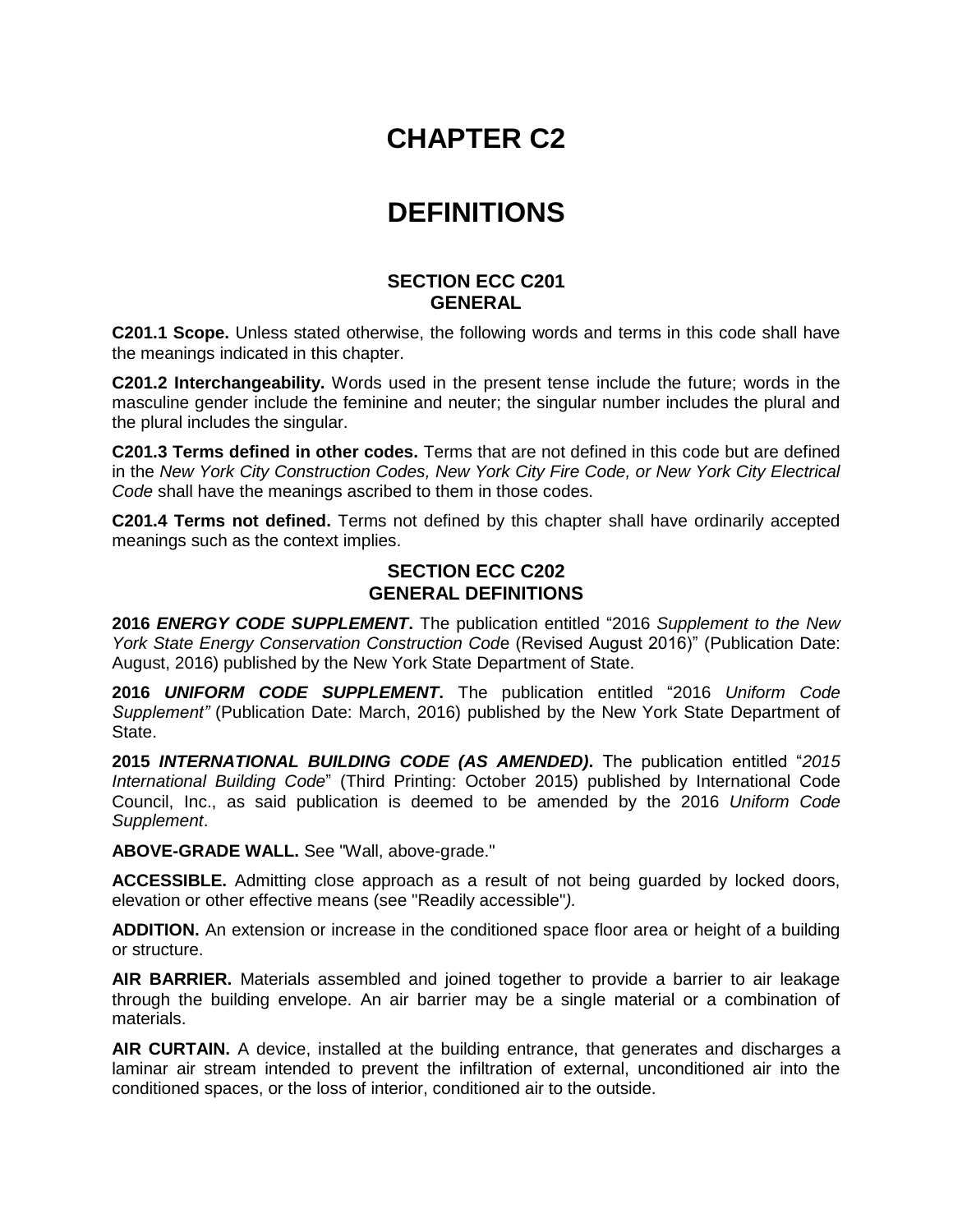**AIR-IMPERMEABLE INSULATION.** An insulation having an air permeance equal to, or less than 0.02 L/s-m<sup>2</sup> at 75 Pa pressure differential tested according to ASTM E 2178 or E 283.

**ALTERATION.** Any construction, retrofit or renovation to an existing structure other than repair or addition that requires a permit. Also, a change in a building, electrical, gas, mechanical or plumbing system that involves an extension, addition or change to the arrangement, type or purpose of the original installation that requires a permit.

**APPROVED.** See Section 28-101.5 of the *Administrative Code*.

**APPROVED AGENCY.** See Section 28-101.5 of the *Administrative Code*.

**AREA WEIGHTED AVERAGE.** A mathematical technique for combining different amounts of various components, based on proportional relevance, into a single number. Weighted averaging may be used where there is more than one *R*-value for floor, wall, or ceiling insulation, or more than one *U*-factor for fenestration in a building. As an example, the area weighted average for window fenestration *U*-factors equals (Area 1 × U-factor 1) + (Area 2 × Ufactor 2) + …/Total Area = maximum allowable fenestration *U*-factor.

**ASHRAE 90.1-2013 (AS AMENDED**). ASHRAE 90.1-2013, as amended by Part 2 of the 2016 Energy Code Supplement with revisions as set forth in Appendix CA of this code.

**AUTHORITY HAVING JURISDICTION.** The commissioner or the commissioner's designee.

**AUTOMATIC.** Self-acting, operating by its own mechanism when actuated by some impersonal influence, as, for example, a change in current strength, pressure, temperature or mechanical configuration (see "Manual").

**BELOW-GRADE WALL.** See "Wall, below-grade."

**BOILER, MODULATING.** A boiler that is capable of more than a single firing rate in response to a varying temperature or heating load.

**BOILER SYSTEM.** One or more boilers, their piping and controls that work together to supply steam or hot water to heat output devices remote from the boiler.

**BUBBLE POINT.** The refrigerant liquid saturation temperature at a specified pressure.

**BUILDING.** Any structure used or intended for supporting or sheltering any use or occupancy or for affording shelter to persons, animals or property, together with (A) any equipment, mechanical systems, service water heating systems, and electric power and lighting systems located in such structure, and (B) any mechanical systems, service water heating systems, and electric power and lighting systems located on the site where such structure is located and supporting such structure. The term "building" shall include, but shall not be limited to, factory manufactured homes (as defined in section 372(8) of the *Executive Law*) and mobile homes (as defined in section 372(13) of the *Executive Law*).

**BUILDING COMMISSIONING.** A process that verifies and documents that the selected building systems have been designed, installed, and function according to the owner's project requirements and construction documents, and to minimum code requirements.

**BUILDING ENTRANCE.** Any door, set of doors, doorway, or other form of portal that is used to gain access to the building from the outside by the public.

**BUILDING SITE.** A contiguous area of land that is under the ownership or control of one entity.

**BUILDING SYSTEM.** The term "building system" means a combination of central or terminal equipment or components or controls, accessories, interconnecting means, and terminal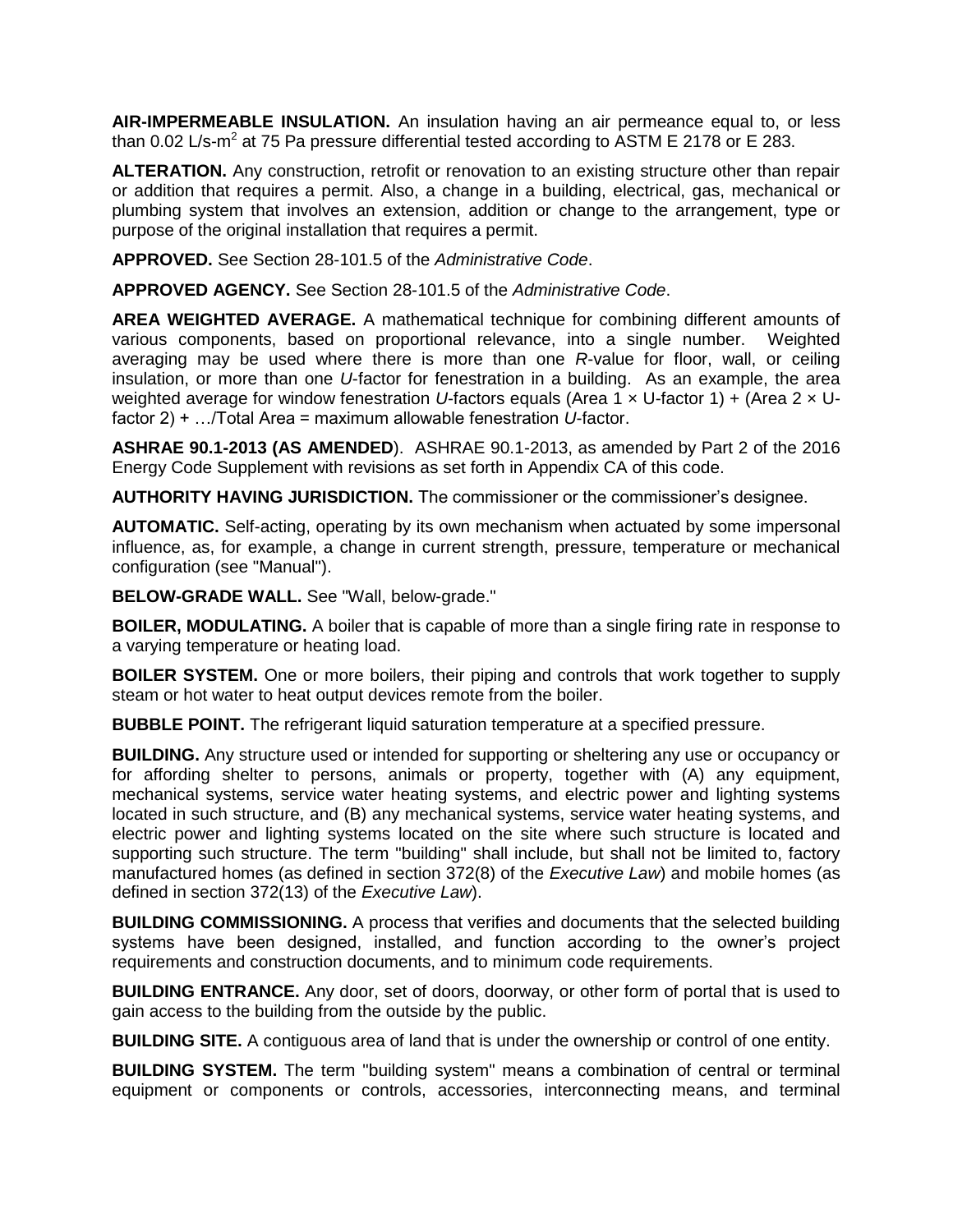devices by which energy is transformed so as to perform a specific function, such as heating, ventilation and air conditioning, service water heating or illumination.

**BUILDING THERMAL ENVELOPE.** The exterior walls (above and below grade), floor, roof, and any other building elements that enclose conditioned space or provides a boundary between conditioned space and exempt or unconditioned space.

**C-FACTOR (THERMAL CONDUCTANCE).** The coefficient of heat transmission (surface to surface) through a building component or assembly, equal to the time rate of heat flow per unit area and the unit temperature difference between the warm side and cold side surfaces (Btu/h  $\bullet$ ft<sup>2</sup> • °F) [W/(m<sup>2</sup> • K)].

**CIRCULATING HOT WATER SYSTEM.** A specifically designed water distribution system where one or more pumps are operated in the service hot water piping to circulate heated water from the water-heating equipment to the fixture supply and back to the water-heating equipment.

**CLIMATE ZONE.** A geographical region based on climatic criteria as specified in this code.

**CODE OFFICIAL.** The commissioner or the commissioner's designee.

**COEFFICENT OF PERFORMANCE (COP) – COOLING.** The ratio of the rate of heat input, in consistent units, for a complete refrigerating system or some specific portion of that system under designated operating conditions.

**COEFFICIENT OF PERFORMANCE (COP) – HEATING.** The ratio of the rate of heat delivered to the rate of energy input, in consistent units, for a complete heat pump system, including the compressor and, if applicable, auxiliary heat, under designated operating conditions.

**COMMERCIAL BUILDING.** The term "commercial building" includes all buildings that are not included in the definition of "residential building."

**COMPUTER ROOM.** A room whose primary function is to house equipment for the processing and storage of electronic data and that has a design electronic data equipment power density exceeding 20 watts per square foot of conditioned floor area.

**CONDENSING UNIT.** A factory-made assembly of refrigeration components designed to compress and liquefy a specific refrigerant. The unit consists of one or more refrigerant compressors, refrigerant condensers (air-cooled, evaporatively cooled, or water-cooled), condenser fans and motors (where used) and factory-supplied accessories.

**CONDITIONED FLOOR AREA.** The horizontal projection of the floors associated with the conditioned space.

**CONDITIONED SPACE.** An area or room within a building which is within the thermal envelope of a building which is directly or indirectly heated or cooled using fossil fuel or electricity as the energy source. Spaces that are indirectly heated or cooled where they communicate through openings with conditioned spaces, where they are separated from conditioned spaces by uninsulated walls, floors or ceilings, or where they contain uninsulated ducts, piping or other sources of heating or cooling using fossil fuel or electricity.

**CONTINUOUS AIR BARRIER.** A combination of materials and assemblies that restrict or prevent the passage of air through the building thermal envelope.

**CONTINUOUS INSULATION (ci).** Insulating material that is continuous across all structural members without thermal bridges other than fasteners and service openings. It is installed on the interior or exterior or is integral to any opaque surface of the building envelope.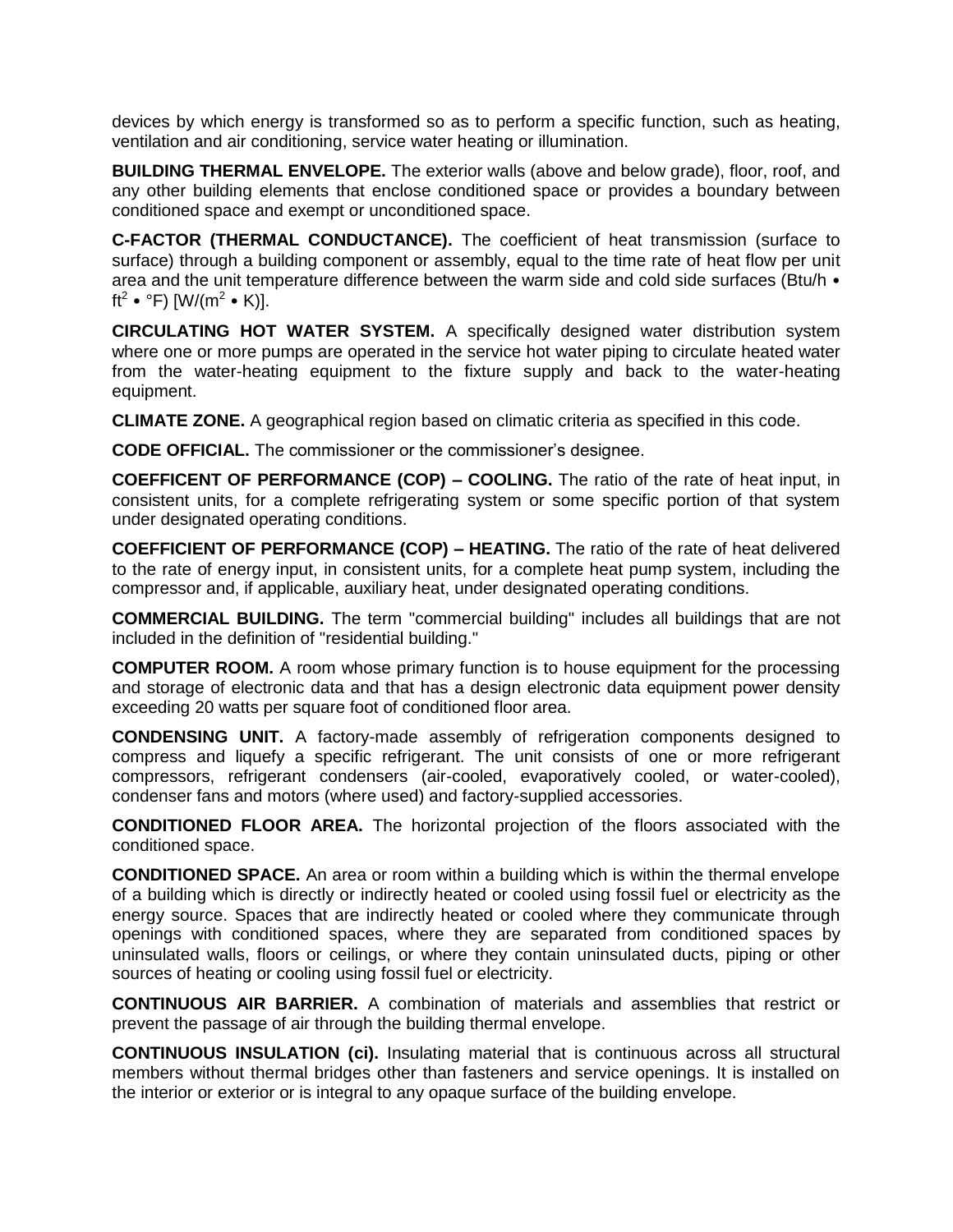**CRAWL SPACE WALL.** The opaque portion of a wall that encloses a crawl space and is partially or totally below grade.

**CURTAIN WALL.** Fenestration products used to create an external nonload-bearing wall that is designed to separate the exterior and interior environments.

**DAYLIGHT RESPONSIVE CONTROL.** A device or system that provides automatic control of electric light levels based on the amount of daylight in a space.

**DAYLIGHT ZONE.** That portion of a building's interior floor area that is illuminated by natural light.

**DEMAND CONTROL VENTILATION (DCV).** A ventilation system capability that provides for the automatic reduction of outdoor air intake below design rates when the actual occupancy of spaces served by the system is less than design occupancy.

**DEMAND RECIRCULATION WATER SYSTEM.** A water distribution system where pumps prime the service hot water piping with heated water upon demand for hot water.

**DUCT.** A tube or conduit utilized for conveying air. The air passages of self-contained systems are not to be construed as air ducts.

**DUCT SYSTEM.** A continuous passageway for the transmission of air that, in addition to ducts, includes duct fittings, dampers, plenums, fans and accessory air-handling equipment and appliances.

**DWELLING UNIT.** A single unit providing complete independent living facilities for one or more persons, including permanent provisions for living, sleeping, eating, cooking and sanitation.

**DYNAMIC GLAZING.** Any fenestration product that has the fully reversible ability to change its performance properties, including *U*-factor, solar heat gain coefficient (SHGC), or visible transmittance (VT).

**ECONOMIZER, AIR.** A duct and damper arrangement and automatic control system that allows a cooling system to supply outside air to reduce or eliminate the need for mechanical cooling during mild or cold weather.

**ECONOMIZER, WATER.** A system where the supply air of a cooling system is cooled indirectly with water that is itself cooled by heat or mass transfer to the environment without the use of mechanical cooling.

**ELECTRICAL DESIGN LOAD.** The electrical load that feeders and branch circuits are required to support pursuant to the relevant provisions of the *New York City Electrical Code* for the category of equipment loads being supported.

**ENCLOSED SPACE.** A volume surrounded by solid surfaces such as walls, floors, roofs, and openable devices such as doors and operable windows.

**ENERGY ANALYSIS.** A method for estimating the annual energy use of the proposed design and standard reference design based on estimates of energy use.

**ENERGY COST.** The total estimated annual cost for purchased energy for the building functions regulated by this code, including applicable demand charges.

**ENERGY RECOVERY VENTILATION SYSTEM.** Systems that employ air-to-air heat exchangers to recover energy from exhaust air for the purpose of preheating, precooling, humidifying or dehumidifying outdoor ventilation air prior to supplying the air to a space, either directly or as part of an HVAC system.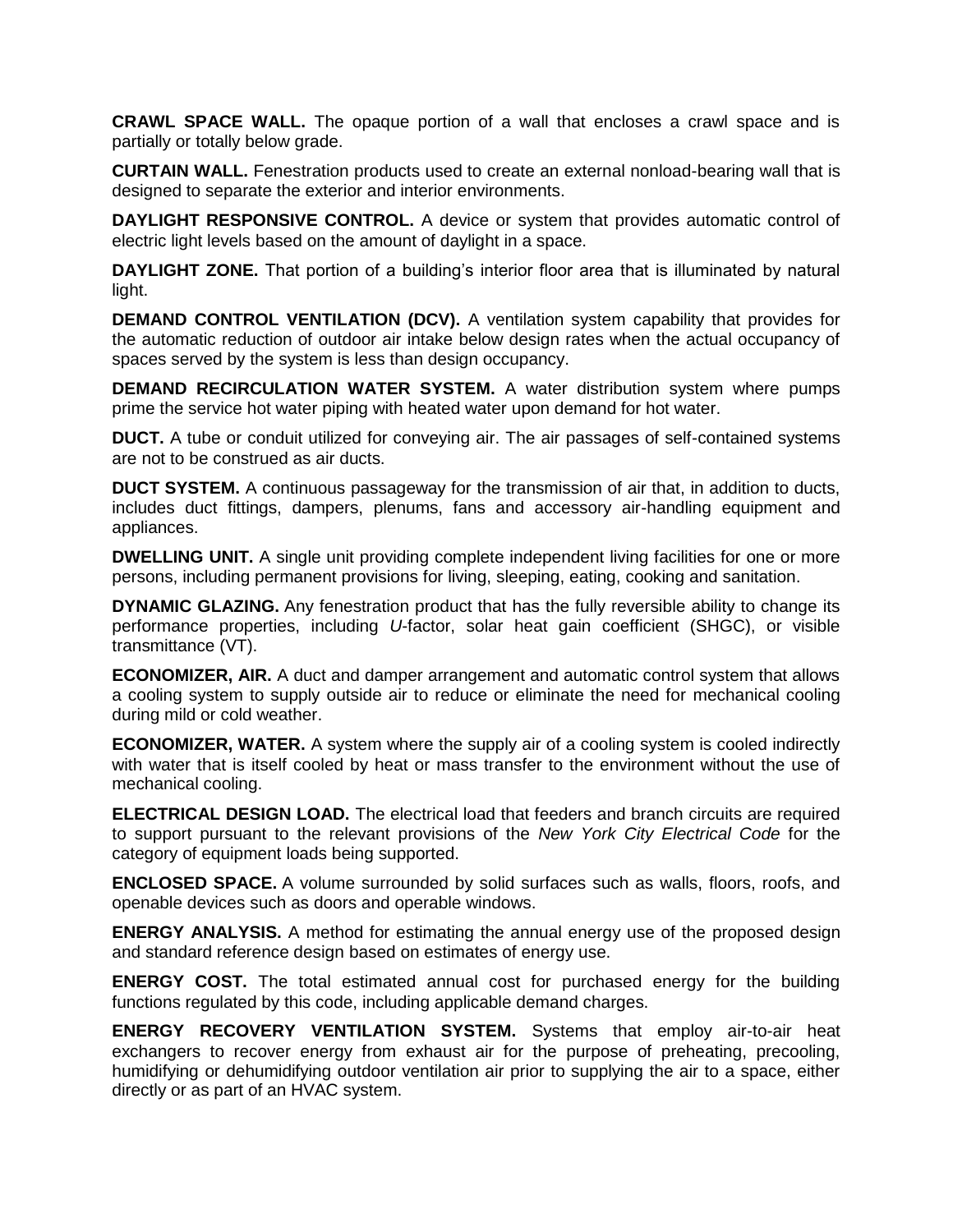**ENERGY SIMULATION TOOL.** An approved software program or calculation-based methodology that projects the annual energy use of a building.

**ENTRANCE DOOR.** Fenestration products used for ingress, egress and access in nonresidential buildings, including, but not limited to, exterior entrances that utilize latching hardware and automatic closers and contain over 50-percent glass specifically designed to withstand heavy use and possibly abuse.

**EQUIPMENT ROOM.** A space that contains either electrical equipment, mechanical equipment, machinery, water pumps or hydraulic pumps that are a function of the building's services.

**EXTERIOR WALL.** Walls including both above-grade walls and basement walls.

**FAN BRAKE HORSEPOWER (BHP).** The horsepower delivered to the fan's shaft. Brake horsepower does not include the mechanical drive losses (belts, gears, etc.).

**FAN EFFICIENCY GRADE (FEG).** A numerical rating identifying the fan's aerodynamic ability to convert shaft power, or impeller power in the case of a direct-driven fan, to air power.

**FAN SYSTEM BHP.** The sum of the fan brake horsepower of all fans that are required to operate at fan system design conditions to supply air from the heating or cooling source to the conditioned spaces and return it to the source or exhaust it to the outdoors.

**FAN SYSTEM DESIGN CONDITIONS.** Operating conditions that can be expected to occur during normal system operation that result in the highest supply fan airflow rate to conditioned spaces served by the system.

**FAN SYSTEM MOTOR NAMEPLATE HP.** The sum of the motor nameplate horsepower of all fans that are required to operate at design conditions to supply air from the heating or cooling source to the conditioned spaces and return it to the source or exhaust it to the outdoors.

**FENESTRATION.** Products classified as either vertical fenestration or skylights.

**Skylight.** Glass or other transparent or translucent glazing material installed at a slope of less than 60 degrees (1.05 rad) from horizontal.

**Vertical fenestration.** Windows (fixed or moveable), opaque doors, glazed doors, glazed block and combination opaque/glazed doors composed of glass or other transparent or translucent glazing materials and installed at a slope of at least 60 degrees (1.05 rad) from horizontal.

**FENESTRATION PRODUCT, FIELD-FABRICATED.** A fenestration product whose frame is made at the construction site of standard dimensional lumber or other materials that were not previously cut, or otherwise formed with the specific intention of being used to fabricate a fenestration product or exterior door. Field fabricated does not include site-built fenestration.

**FENESTRATION PRODUCT, SITE-BUILT.** A fenestration designed to be made up of fieldglazed or field-assembled units using specific factory cut or otherwise factory-formed framing and glazing units. Examples of site-built fenestration include storefront systems, curtain walls, and atrium roof systems.

*F***FACTOR.** The perimeter heat loss factor for slab-on-grade floors (Btu/h • ft • °F) [W/(m • K)].

**FLOOR AREA, NET.** The actual occupied area not including unoccupied accessory areas such as corridors, stairways, toilet rooms, mechanical rooms and closets.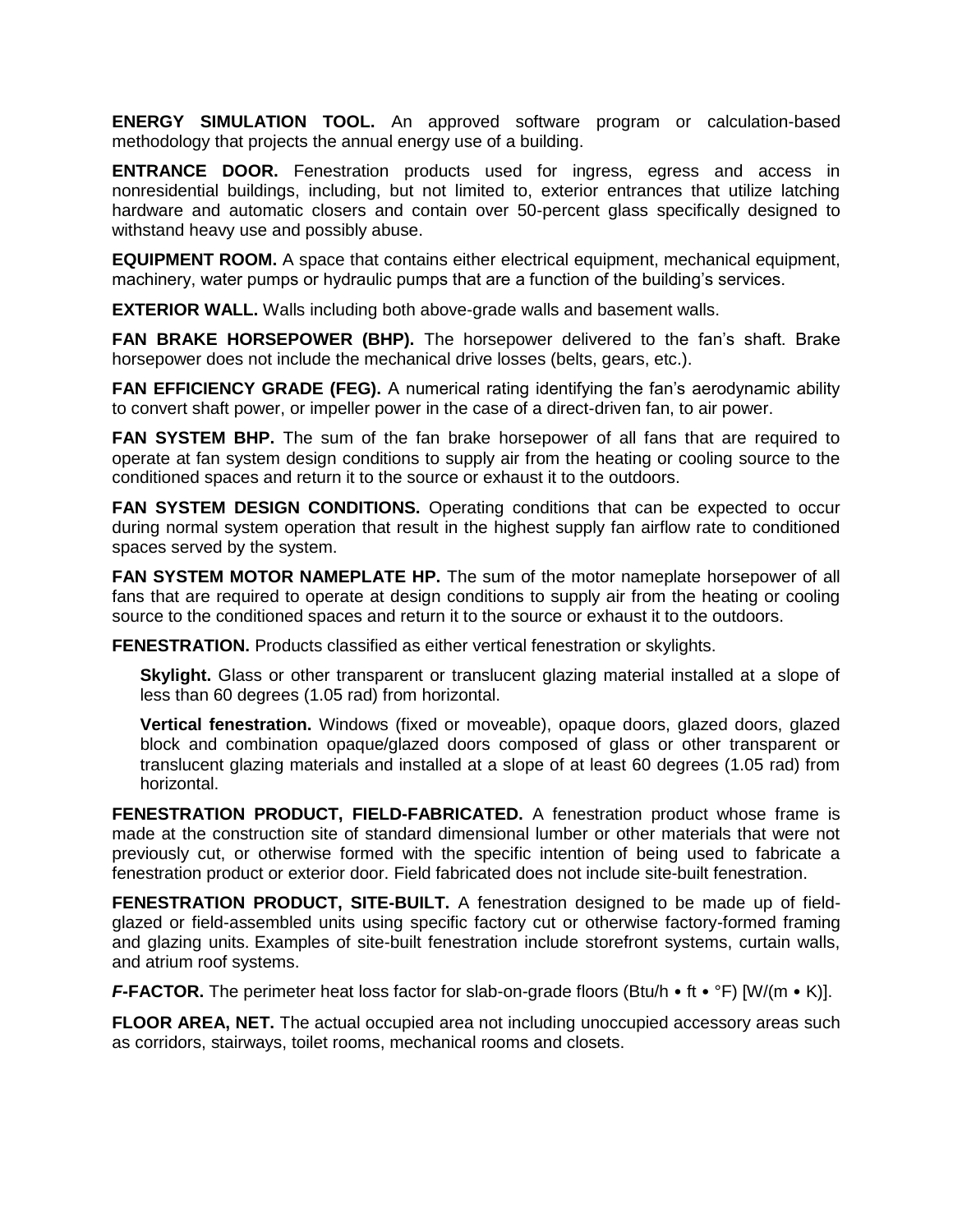**GENERAL LIGHTING.** Lighting that provides a substantially uniform level of illumination throughout an area. General lighting shall not include decorative lighting or lighting that provides a dissimilar level of illumination to serve a specialized application or feature within such area.

**GENERAL PURPOSE ELECTRIC MOTOR (SUBTYPE I).** A motor that is designed in standard ratings with either of the following:

- 1. Standard operating characteristics and standard mechanical construction for use under usual service conditions, such as those specified in NEMA MG1, paragraph 14.02, "Usual Service Conditions," and without restriction to a particular application or type of application.
- 2. Standard operating characteristics or standard mechanical construction for use under unusual service conditions, such as those specified in NEMA MG1, paragraph 14.03, "Unusual Service Conditions," or for a particular type of application, and that can be used in most general purpose applications.

General purpose electric motors (Subtype I) are constructed in NEMA T-frame sizes or IEC metric equivalent, starting at 143T.

**GENERAL PURPOSE ELECTRIC MOTOR (SUBTYPE II).** A motor incorporating the design elements of a general purpose electric motor (Subtype I) that is configured as one of the following:

- 1. A U-frame motor.
- 2. A Design C motor.
- 3. A close-coupled pump motor.
- 4. A footless motor.
- 5. A vertical, solid-shaft, normal-thrust motor (as tested in a horizontal configuration).
- 6. An 8-pole motor (900 rpm).
- 7. A polyphase motor with voltage of not more than 600 volts (other than 230 or 460 volts).

**GRADE PLANE.** For this code, a reference plane representing the average of finished ground level adjoining the building at exterior walls. Where the finished ground level slopes away from the exterior walls, the reference plane shall be established by the lowest points within the area between the building and the lot line or, where the lot line is more than 6 feet (1829 mm) from the building, between the building and a point 6 feet (1829 mm) from the building.

**GREENHOUSE.** A structure or a thermally isolated area of a building that maintains a specialized sunlit environment exclusively used for, and essential to, the cultivation, protection or maintenance of plants.

**HEAT TRAP.** An arrangement of piping and fittings, such as elbows, or a commercially available heat trap that prevents thermosyphoning of hot water during standby periods.

**HEATED SLAB.** Slab-on-grade construction in which the heating elements, hydronic tubing, or hot air distribution system is in contact with, or placed within or under, the slab.

**HIGH-EFFICACY LAMPS.** Compact fluorescent lamps, T-8 or smaller diameter linear fluorescent lamps, or lamps with a minimum efficacy of:

- 1. 60 lumens per watt for lamps over 40 watts;
- 2. 50 lumens per watt for lamps over 15 watts to 40 watts; and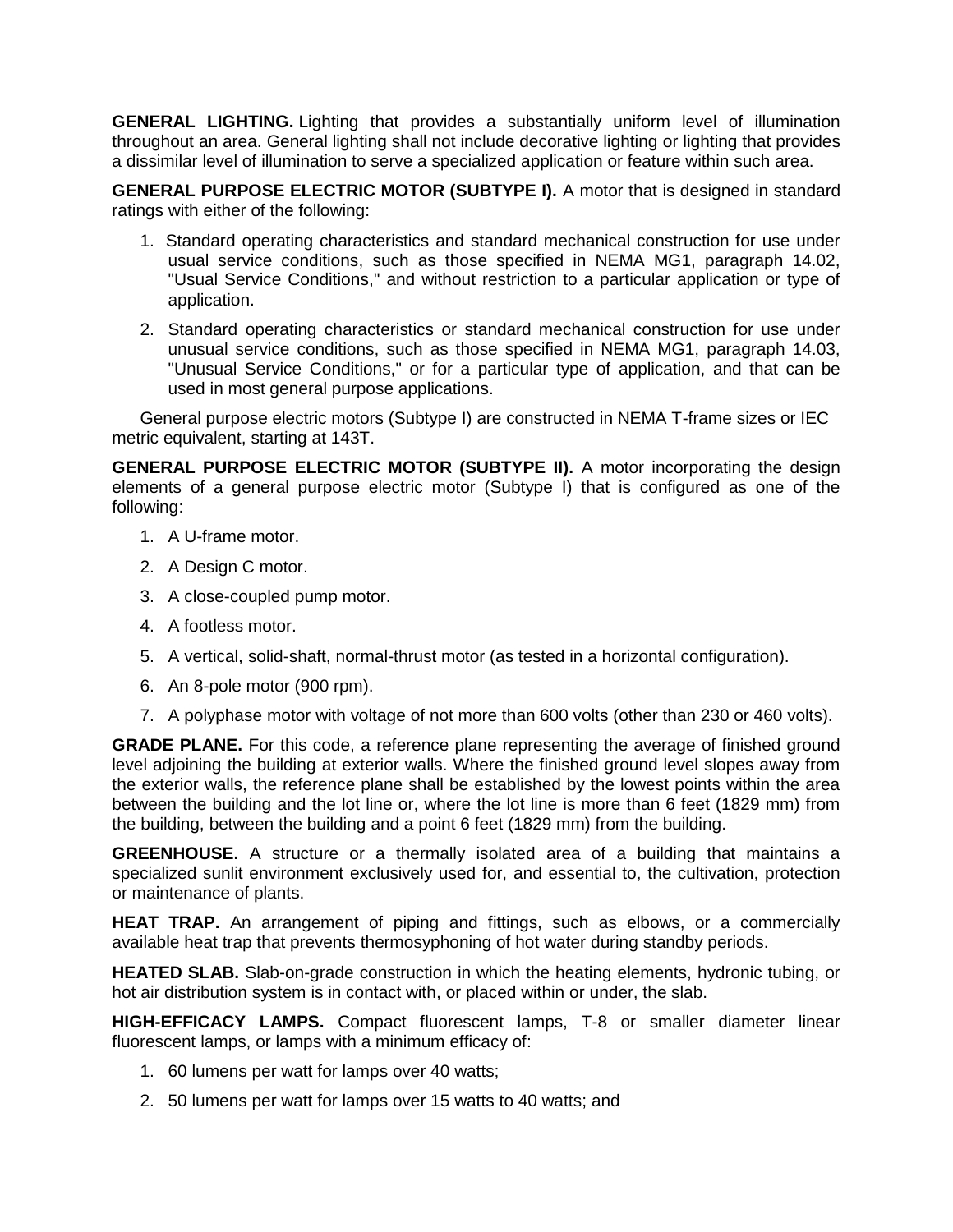3. 40 lumens per watt for lamps 15 watts or less.

**HIGH SPEED DOOR.** A nonswinging door used primarily to facilitate vehicular access or material transportation, with a minimum opening rate of 32 inches (813 mm) per second, a minimum closing rate of 24 inches (610 mm) per second and that includes an automatic-closing device.

**HISTORIC BUILDING.** Any building that is (a) listed on the national register of historic places or on the state register of historic places, (b) determined by the commissioner of parks, recreation and historic preservation to be eligible for listing on the state register of historic places, (c) determined by the commissioner of parks, recreation and historic preservation to be a contributing building to an historic district that is listed or eligible for listing on the state or national registers of historic places, or (d) otherwise defined as an historic building in regulations adopted by the state fire prevention and building code council.

**HUMIDISTAT.** A regulatory device, actuated by changes in humidity, used for automatic control of relative humidity.

**INFILTRATION.** The uncontrolled inward air leakage into a building caused by the pressure effects of wind or the effect of differences in the indoor and outdoor air density or both.

**INTEGRATED PART LOAD VALUE (IPLV).** A single-number figure of merit based on part-load EER, COP or kW/ton expressing part-load efficiency for air-conditioning and heat pump equipment on the basis of weighted operation at various load capacities for equipment.

**LABELED.** Equipment, materials or products to which have been affixed a label, seal, symbol or other identifying mark of a nationally recognized testing laboratory, inspection agency or other organization concerned with product evaluation that maintains periodic inspection of the production of the above-labeled items and whose labeling indicates either that the equipment, material or product meets identified standards or has been tested and found suitable for a specified purpose.

**LEAD ENERGY PROFESSIONAL.** The registered design professional who signs and seals the energy analysis for an entire project. Such individual may be the same registered design professional who signs and seals the design drawings for the same project.

**LINER SYSTEM (Ls).** A system that includes the following:

- 1. A continuous vapor barrier liner membrane that is installed below the purlins and that is uninterrupted by framing members.
- 2. An uncompressed, unfaced insulation resting on top of the liner membrane and located between the purlins.

For multilayer installations, the last rated *R*-value of insulation is for unfaced insulation draped over purlins and then compressed when the metal roof panels are attached.

**LISTED.** Equipment, materials, products or services included in a list published by an organization acceptable to the code official and concerned with evaluation of products or services that maintains periodic inspection of production of listed equipment or materials or periodic evaluation of services and whose listing states either that the equipment, material, product or service meets identified standards or has been tested and found suitable for a specified purpose.

**LOW-SLOPED ROOF.** A roof having a slope less than 2 units vertical in 12 units horizontal.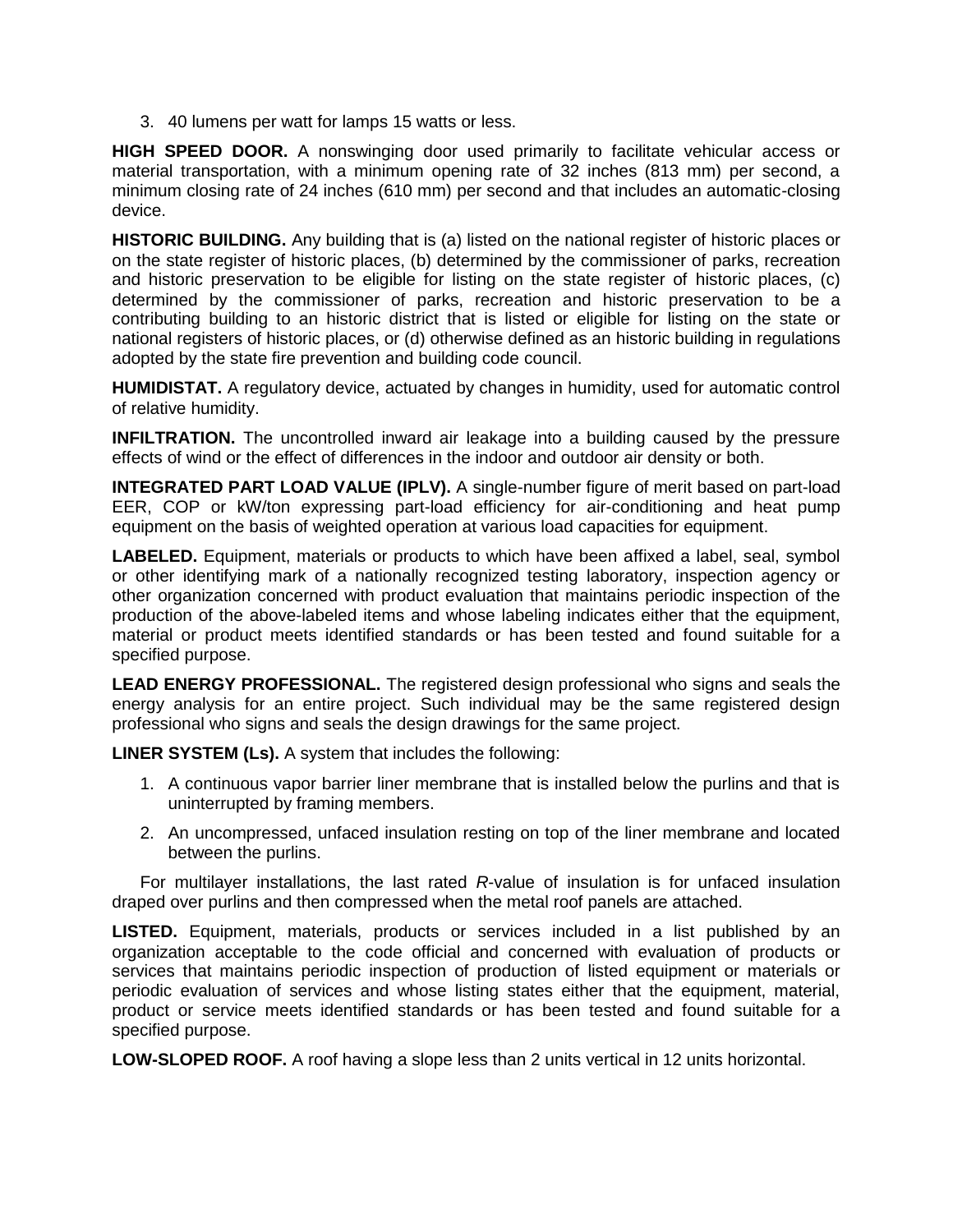**LOW-VOLTAGE DRY-TYPE DISTRIBUTION TRANSFORMER.** A transformer that is aircooled, does not use oil as a coolant, has an input voltage less than or equal to 600 volts and is rated for operation at a frequency of 60 hertz.

**LOW-VOLTAGE LIGHTING.** Lighting equipment powered through a transformer such as a cable conductor, a rail conductor and track lighting.

**MANUAL.** Capable of being operated by personal intervention (see "Automatic").

**NAMEPLATE HORSEPOWER.** The nominal motor horsepower rating stamped on the motor nameplate.

**NETWORKED GUEST ROOM CONTROL SYSTEM.** A control system, accessible from the hotel/motel front desk or other central location, that is capable of identifying reserved rooms according to a timed schedule, and is capable of controlling HVAC in each hotel/motel guest room separately.

**NONSTANDARD PART LOAD VALUE (NPLV).** A single-number part-load efficiency figure of merit calculated and referenced to conditions other than IPLV conditions, for units that are not designed to operate at AHRI standard rating conditions.

**OCCUPANT SENSOR CONTROL.** An automatic control device or system that detects the presence or absence of people within an area and causes lighting, equipment or appliances to be regulated accordingly.

**ON-SITE RENEWABLE ENERGY.** Energy derived from solar radiation, wind, waves, tides, landfill gas, biomass or the internal heat of the earth. The energy system providing on-site renewable energy shall be located on the project site.

**OPAQUE DOOR.** A door that is not less than 50-percent opaque in surface area.

**POWERED ROOF/WALL VENTILATORS.** A fan consisting of a centrifugal or axial impeller with an integral driver in a weather-resistant housing and with a base designed to fit, usually by means of a curb, over a wall or roof opening.

**PROFESSIONAL CERTIFICATION.** See Section 28-101.5 of the *Administrative Code*.

**PROJECT.** A design and construction undertaking comprised of work related to one or more buildings and the site improvements. A project is represented by one or more plan/work applications, including construction documents compiled in accordance with Section 107 of the *New York City Building Code*, that relate either to the construction of a new building or buildings or to the demolition or alteration of an existing building or buildings. Applications for a project may have different registered design professionals and different job numbers, and may result in the issuance of one or more permits.

**PROPOSED DESIGN.** A description of the proposed building used to estimate annual energy use for determining compliance based on total building performance.

**RADIANT HEATING SYSTEM.** A heating system that transfers heat to objects and surfaces within a conditioned space, primarily by infrared radiation.

**READILY ACCESSIBLE.** Capable of being reached quickly for operation, renewal or inspection without requiring those to whom ready access is requisite to climb over or remove obstacles or to resort to portable ladders or access equipment (see "Accessible").

**REFRIGERANT DEW POINT.** The refrigerant vapor saturation temperature at a specified pressure.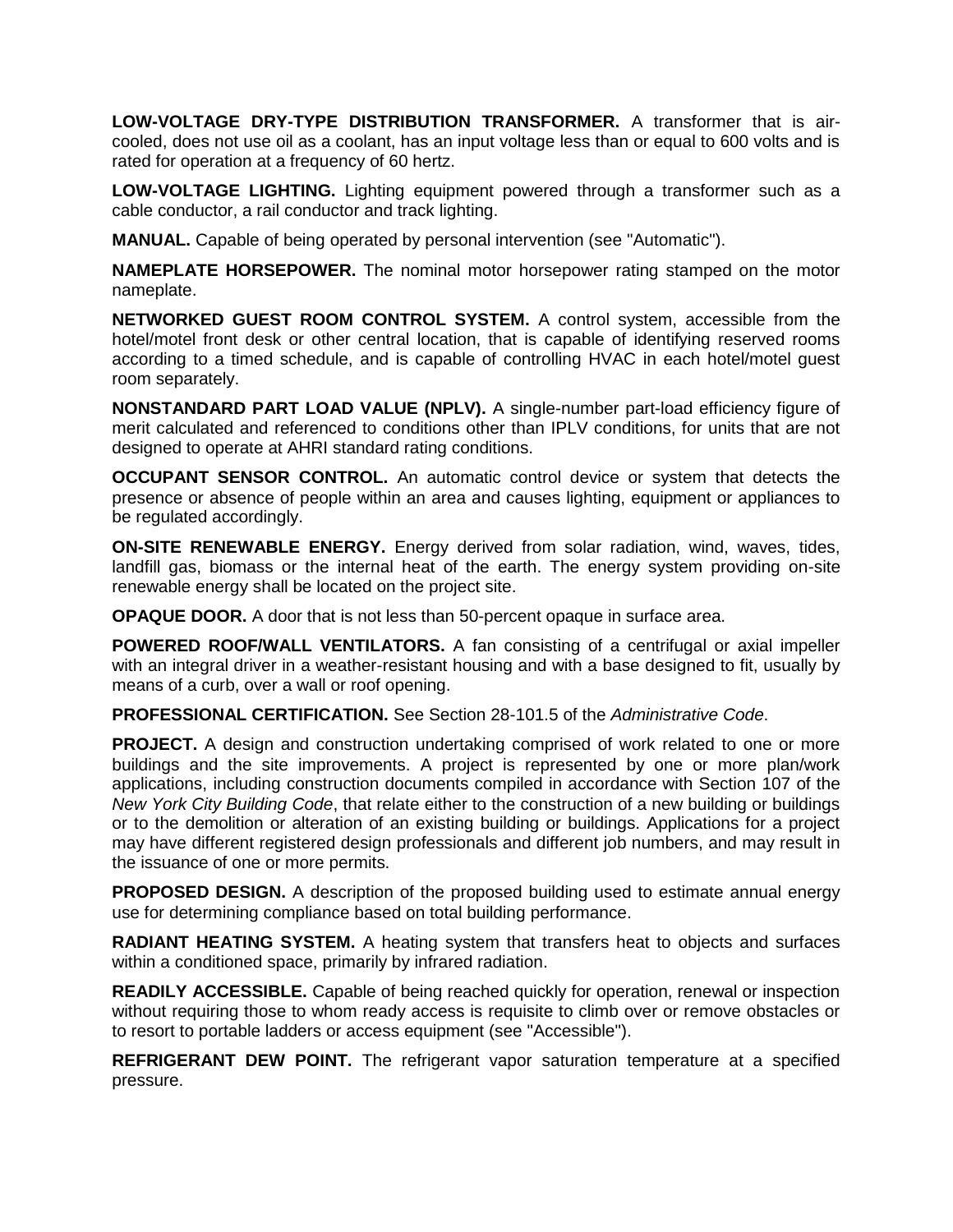**REFRIGERATED WAREHOUSE COOLER.** An enclosed storage space capable of being refrigerated to temperatures above  $32^{\circ}F$  (0 $^{\circ}C$ ), that can be walked into and has a total chilled storage area of not less than 3,000 square feet (279 m<sup>2</sup>).

**REFRIGERATED WAREHOUSE FREEZER.** An enclosed storage space capable of being refrigerated to temperatures at or below 32°F (0°C), that can be walked into and has a total chilled storage area of not less than 3,000 square feet (279 m<sup>2</sup>).

**REFRIGERATION SYSTEM, LOW TEMPERATURE.** Systems for maintaining food product in a frozen state in refrigeration applications.

**REFRIGERATION SYSTEM, MEDIUM TEMPERATURE.** Systems for maintaining food product above freezing in refrigeration applications.

**REGISTERED DESIGN PROFESSIONAL.** An individual who is a licensed and registered architect (RA) in accordance with Article 147 of the *New York State Education Law* or a licensed and registered professional engineer (PE) in accordance with Article 145 of the *New York State Education Law*.

**REPAIR.** The reconstruction or renewal of any part of an existing building for the purpose of its maintenance or to correct damage.

**REROOFING.** The process of recovering or replacing an existing roof covering. See "Roof recover" and "Roof replacement."

**RESIDENTIAL BUILDING.** The term "residential building" includes:

- 1. detached one-family dwellings having not more than three stories above grade plane;
- 2. detached two-family dwellings having not more than three stories above grade plane;
- 3. buildings that (i) consist of three or more attached townhouse units and (ii) have not more than three stories above grade plane;
- 4. buildings that (i) are classified in accordance with Chapter 3 of the 2015 *International Building Code®* (as amended) in Group R-2, R-3 or R-4 and (ii) have not more than three stories above grade plane;
- 5. factory manufactured homes (as defined in section 372(8) of the *New York State Executive Law*); and,
- 6. mobile homes (as defined in section 372(13) of the *New York State Executive Law*).

For the purposes of this definition of the term "residential building," the term "townhouse unit" means a single-family dwelling unit constructed in a group of three or more attached units in which each unit (i) extends from the foundation to roof and (ii) has open space on at least two sides.

**ROOF ASSEMBLY.** A system designed to provide weather protection and resistance to design loads. The system consists of a roof covering and roof deck or a single component serving as both the roof covering and the roof deck. A roof assembly includes the roof covering, underlayment, roof deck, insulation, vapor retarder and interior finish.

**ROOF RECOVER.** The process of installing an additional roof covering over an existing roof covering without removing the existing roof covering.

**ROOF REPAIR.** Reconstruction or renewal of any part of an existing roof for the purpose of its maintenance.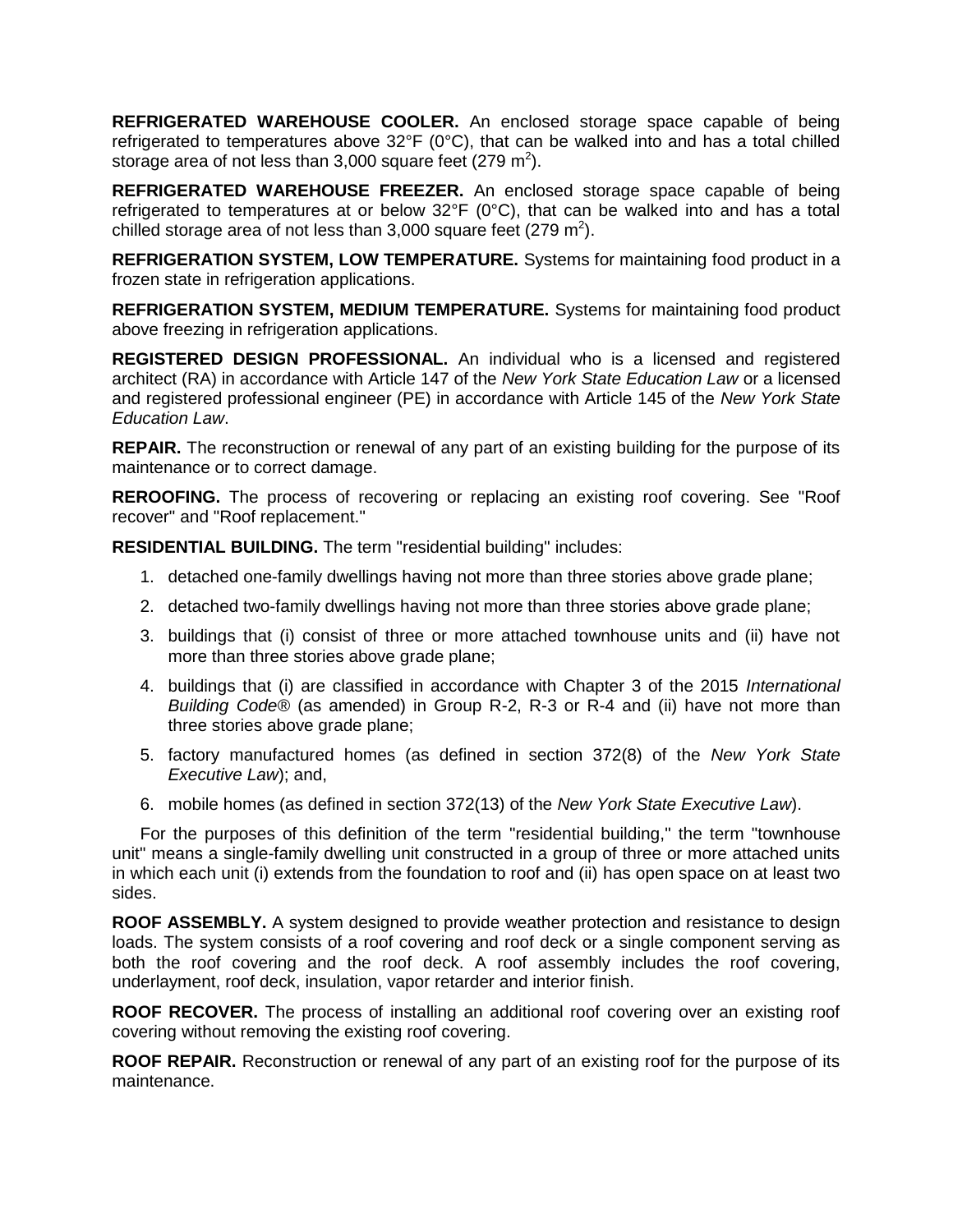**ROOF REPLACMENT.** The process of removing the existing roof covering, repairing any damaged substrate and installing a new roof covering.

**ROOFTOP MONITOR.** A raised section of a roof containing vertical fenestration along one or more sides.

*R***-VALUE (THERMAL RESISTANCE).** The inverse of the time rate of heat flow through a body from one of its bounding surfaces to the other surface for a unit temperature difference between the two surfaces, under steady state conditions, per unit area (*h* • ft<sup>2</sup> • °F/Btu) [(m<sup>2</sup> • K)/W].

**SATURATED CONDENSING TEMPERATURE.** The saturation temperature corresponding to the measured refrigerant pressure at the condenser inlet for single component and azeotropic refrigerants, and the arithmetic average of the dew point and bubble point temperatures corresponding to the refrigerant pressure at the condenser entrance for zeotropic refrigerants.

**SCREW LAMP HOLDERS.** A lamp base that requires a screw-in-type lamp, such as a compact-fluorescent, incandescent or tungsten-halogen bulb.

**SERVICE WATER HEATING.** Supply of hot water for purposes other than comfort heating.

**SLEEPING UNIT.** A room or space in which people sleep, which can also include permanent provisions for living, eating, and either sanitation or kitchen facilities but not both. Such rooms and spaces that are also part of a dwelling unit are not sleeping units.

**SMALL ELECTRIC MOTOR.** A general purpose, alternating current, single speed induction motor.

**SOLAR HEAT GAIN COEFFICIENT (SHGC).** The ratio of the solar heat gain entering the space through the fenestration assembly to the incident solar radiation. Solar heat gain includes directly transmitted solar heat and absorbed solar radiation which is then reradiated, conducted or convected into the space.

**STANDARD REFERENCE DESIGN.** A version of the proposed design that meets the minimum requirements of this code and is used to determine the maximum annual energy use requirement for compliance based on total building performance.

**STOREFRONT.** A nonresidential system of doors and windows mulled as a composite fenestration structure that has been designed to resist heavy use. Storefront systems include, but are not limited to, exterior fenestration systems that span from the floor level or above to the ceiling of the same story on commercial buildings, with or without mulled windows and doors.

**THERMOSTAT.** An automatic control device used to maintain temperature at a fixed or adjustable set point.

**TIME SWITCH CONTROL.** An automatic control device or system that controls lighting or other loads, including switching off, based on time schedules.

*U***-FACTOR (THERMAL TRANSMITTANCE).** The coefficient of heat transmission (air to air) through a building component or assembly, equal to the time rate of heat flow per unit area and unit temperature difference between the warm side and cold side air films (Btu/h • ft<sup>2</sup> • °F) [W/(m<sup>2</sup> • K)].

**VARIABLE REFRIGERANT FLOW SYSTEM.** An engineered direct-expansion (DX) refrigerant system that incorporates a common condensing unit, at least one variable-capacity compressor, a distributed refrigerant piping network to multiple indoor fan heating and cooling units each capable of individual zone temperature control, through integral zone temperature control